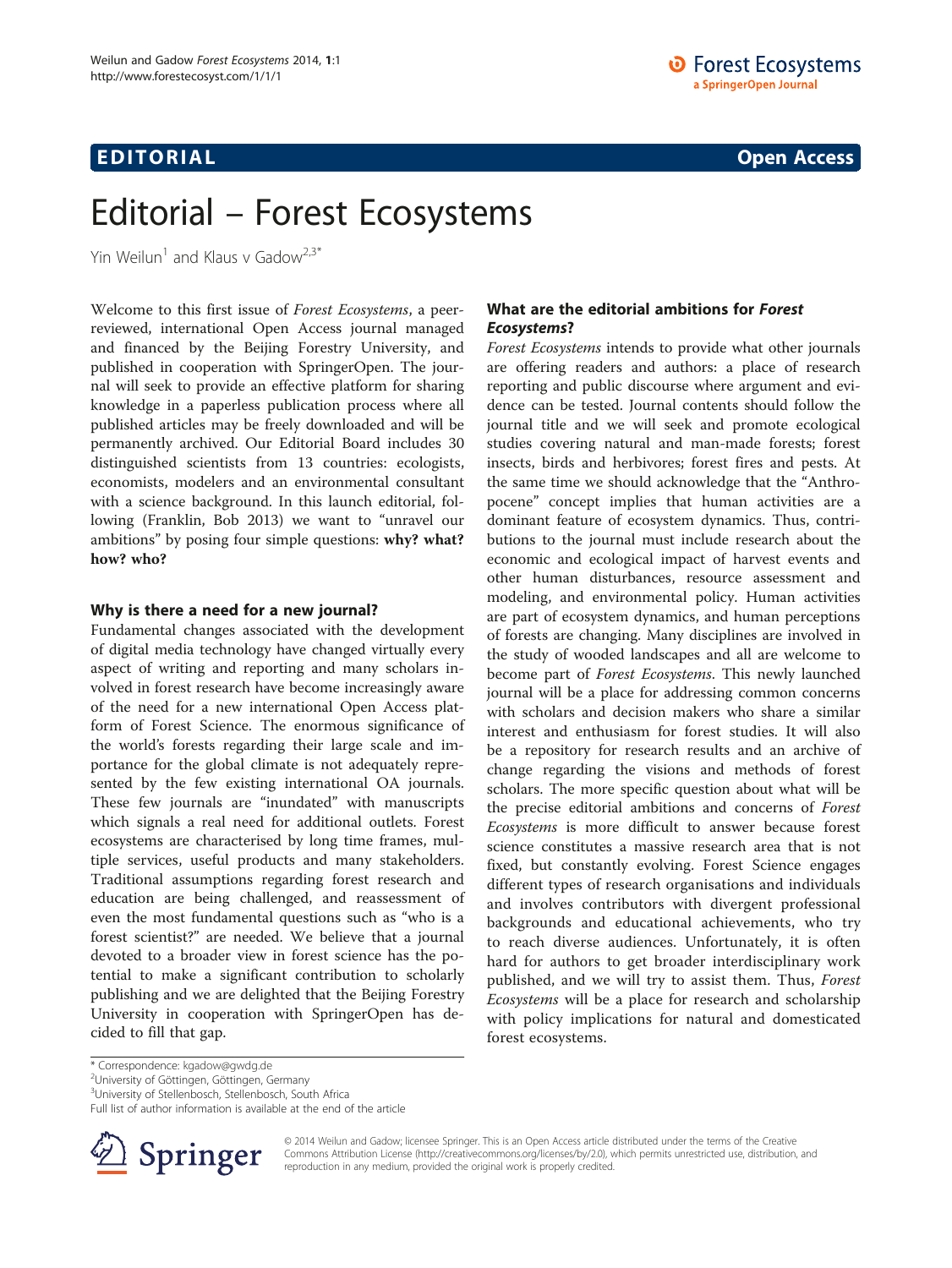# How will Forest Ecosystems achieve these editorial ambitions?

By developing an editorial policy which is committed to conceptual and methodological diversity, theoretical and practice-based studies and a global perspective. Forest Ecosystems will encourage methodologically diverse studies, employing both quantitative and qualitative approaches. We welcome scholarly contributions and anticipate a global reach where readers and contributors can access the journal at the touch of a tablet screen. To be relevant to readers and contributors, Forest Ecosystems will publish forest research in a wide range of geographical settings. We will especially try to seek out studies which explore developments in those regions which typically do not enjoy easy access to westernbased journals. Forest Ecosystems will try to stimulate more and wider discussion about the manifold interactions in forests and their ecosystems that influence the products and services on which people rely.

Special Issues are a supplement to our main stream of regular papers. A special issue has the benefit of offering readers a focused set of related articles on an important or emerging topic. Several Special Issues are currently under way. They include forest observational studies; plantations and natural forests in a historical context; modeling ecosystem dynamics; forest wildlife; remote sensing; urban forest ecosystems; environmental risk and uncertainty. The publication date is not limited by the latest paper or slowest peer-review process. Every contribution to the Special Issue is published as soon as it becomes available. All Special Issue contributions are linked and coherently presented on dedicated Special Issue webpages, using their own logo, if available.

# Who is involved with Forest Ecosystems?

The most significant groups to mention are the readers and contributors who will guarantee the journal's success and viability. The Managing Editor, Dr. Li Hui (lihui@bjfu. edu.cn) works at the editorial office in Beijing with its Director Dr. Zhao XiuHai. A full list of Editorial Board members is published online at [http://www.forestecosyst.](http://www.forestecosyst.com/) [com/.](http://www.forestecosyst.com/) We are very grateful for the support and enthusiasm of our distinguished board. The highly enthusiastic and dedicated staff at the university's editorial office and several staff members of the publisher Springer, in the Netherlands, in Singapore and in Beijing, have been very supportive in developing and launching Forest Ecosystems.

# About this issue

Our first issue presents papers on science writing, subcanopy forest analysis, modeling and optimisation. Mike Mentis ([2014\)](#page-2-0) opens the issue with Science Writing in the Real World. This entertaining and thought provoking

contribution questions common assumptions ("a hallmark of written science and technology is that every statement is capable of being tested and capable of being shown to be wrong, and that methods yield repeatable results") and warns that it is not only the content of messages that matters, but reliability too. I like his statements on parsimony. No description, experiment, explanation, … model, … should be more elaborate than necessary to satisfy its purpose, which reminds me of Oscar García who once said something like "increasing complexity requires simpler models". Mike is a former professor at the University of the Witwatersrand in South Africa who now works as an environmental consultant and practical ecologist in different regions of the world.

This is succeeded by Timo Pukkala's ([2014\)](#page-2-0) contribution which is entitled "Stand management optimization – the role of simplifications". Simulation studies are often based on simplified assumptions (neglecting natural regeneration; simplified harvest events) and this study analyses the impacts of simplifications by gradually reducing the number of simplifying assumptions. The results showed that forced low thinning, cleaning the plantation from the natural regeneration of mixed species, and ignoring advance regeneration all have a major impact on optimization results. Timo is widely recognized for his pathbreaking studies on ecosystem dynamics and landscape optimisation and his contribution will generate much interest among forest design specialists.

Supportive to Timo's contribution are two additional studies from Finland. Olavi Laiho et al. ([2014\)](#page-2-0) present "Height increment of understorey Norway spruces under different tree canopies" and Sauli Valkonen et al. ([2014\)](#page-2-0) "Ingrowth, survival and height growth of small trees in uneven-aged Picea abies stands in southern Finland". There is renewed interest to test the potential of continuous cover forestry (CCF) in Scandinavian countries, and studies on growth survival of small trees are essential.

Corral-Rivas et al. [\(2014\)](#page-2-0) are using mixed models with random components to develop height-diameter functions for mixed, uneven-aged forests in the State of Durango in Mexico. Sacramento and his co-authors from Mexicoand Spain are using measurements from 44 permanent plots in the North of Durango. The results of their work, involving several species of Pinus, Quercus, Cupressus, Arbutus and Alnus are useful for estimating forest biomass in a rather unknown but (because of the unique social-ecological settings) most interesting forest regions of the world.

Last but by no means least is Jerome Vanclay's ([2014](#page-2-0)) highly interesting paper "Unsuspected implications arising from assumptions in simulations: Insights from recasting a forest growth model in system dynamics". Jerome Vanclay is well known for his fundamental